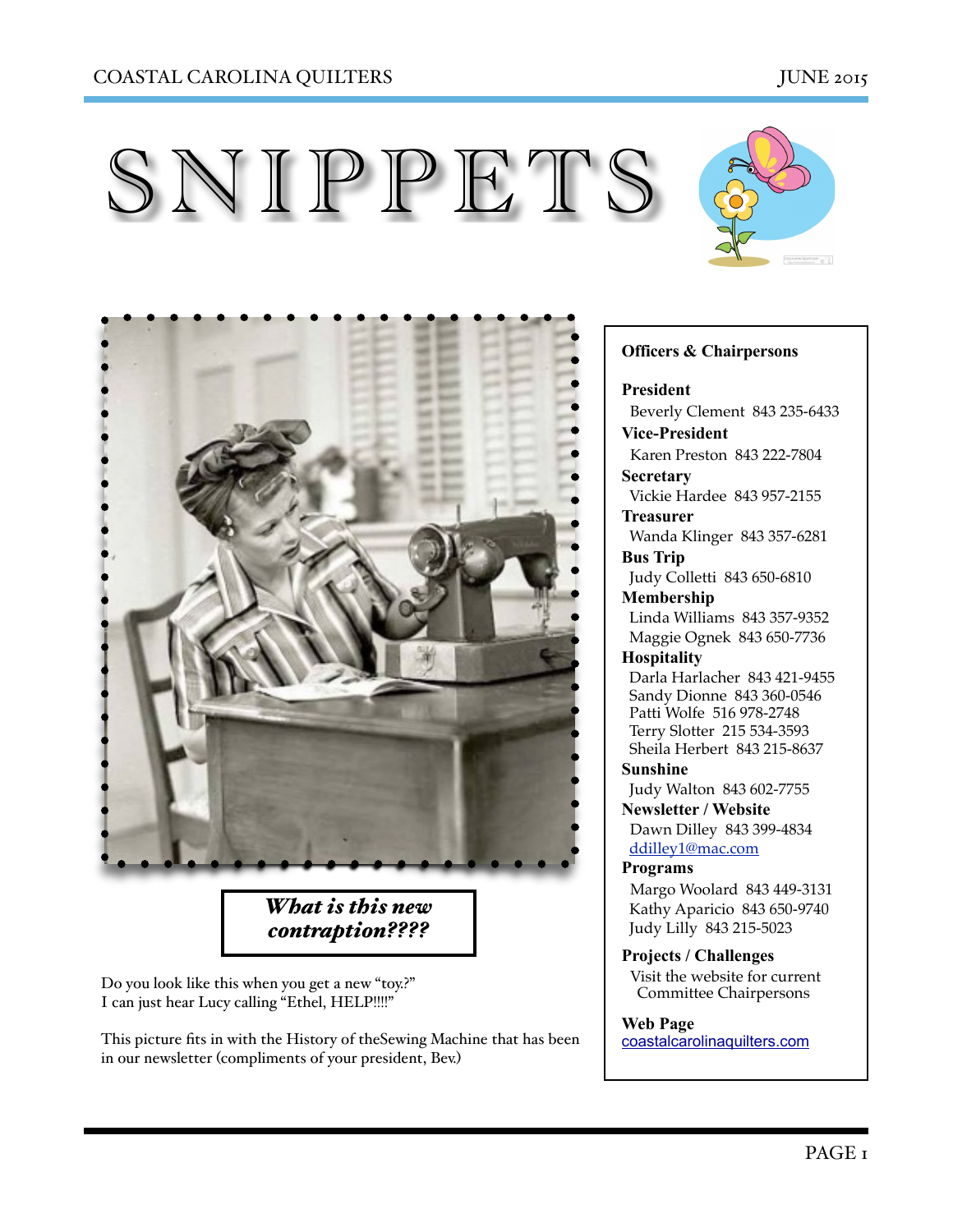# **Greetings from Bev**

I love summer! Yes, it's hot, but we never have to shovel it! Lots of time at the beach and the pool where we see friends we haven't seen all winter. Our pool has a new picnic area and a new gas grill so some of the regulars are already talking about bringing foods to share.

All this is great, but it's also the time that we concentrate on our charity quilts. Margo, Kathy and Judy will get us all organized to complete as many as we can along with pillow cases and bead bags, so come prepared to sew, sew, sew!

July will be a wonderful visiting time where we can do more charity sewing or just bring your own projects to work on. What a great time to work on those UFOs that you vowed to finish this year. And August will be more time to work on all our charity projects. These projects are so appreciated by the kids and adults who receive them. They remind these people that there are folks out here who care about them.

So bring your machines and willing hands to make as many items as we can**.**

Beverly Clement, President

# **Notes from Margo**

### To-Do List

- Wear your name tag
- Bring your Indigo-A-Go-Go project
- Bring your lunch
- Bring Show and Tell

**June 15th Charity Workshop** — It's that time of year again. We are ready for our first charity workshop of the year. And we need your help! We have 60 baby quilts ready to be layered and sewn and pillowcases ready to be serged. If you can't bring a machine there are 200 Beads of Courage bead bags ready for cording and we always need ironers. It's a fun day spent helping others.

Here's what you need to bring:

- Sewing machine with a **walking foot** and quilting (darning) foot to machine quilt
- Serger to sew pillowcases
- Extension cord and multi-plug
- Threads neutrals and assorted colors for topstitching
- Basic sewing kit scissors, ripper, pins, etc.
- 4 irons and 4 ironing boards Call Margo at 655-4826 if you can bring one

Goody Preparers – Ronnie Sue Bruton, Sandy Dionne, Vickie Hardee, Cathy Story and Joan Whalen are on the schedule to bring the goodies. Remember ladies, bring your cakes already cut into bite-size pieces and be sure to bring any serving utensil you'll need. Thanks!

**Coming up in July** – There has been a change in our schedule; our speaker is not able to come. We don't often have the opportunity to just chill out at our meetings!! Since our numbers are down in the summer we thought it would be fun to just sit and sew for the day. Work on your PHDs, charity quilts or do whatever you'd like to do. No strings attached!!

Membership additions - Please update your membership roster to add these new members.

> Thomas, Jim 6711 Roberta SW Ocean Isle Beach, NC 28469 910-579-3579 910-988-6732 [jimthomas2@atmc.net](mailto:jimthomas2@atmc.net)

> > Galantino, Hope 533 Hillsborough Dr. Conway, SC 29526 410-371-7262 [hsg12245@aol.com](mailto:hsg12245@aol.com)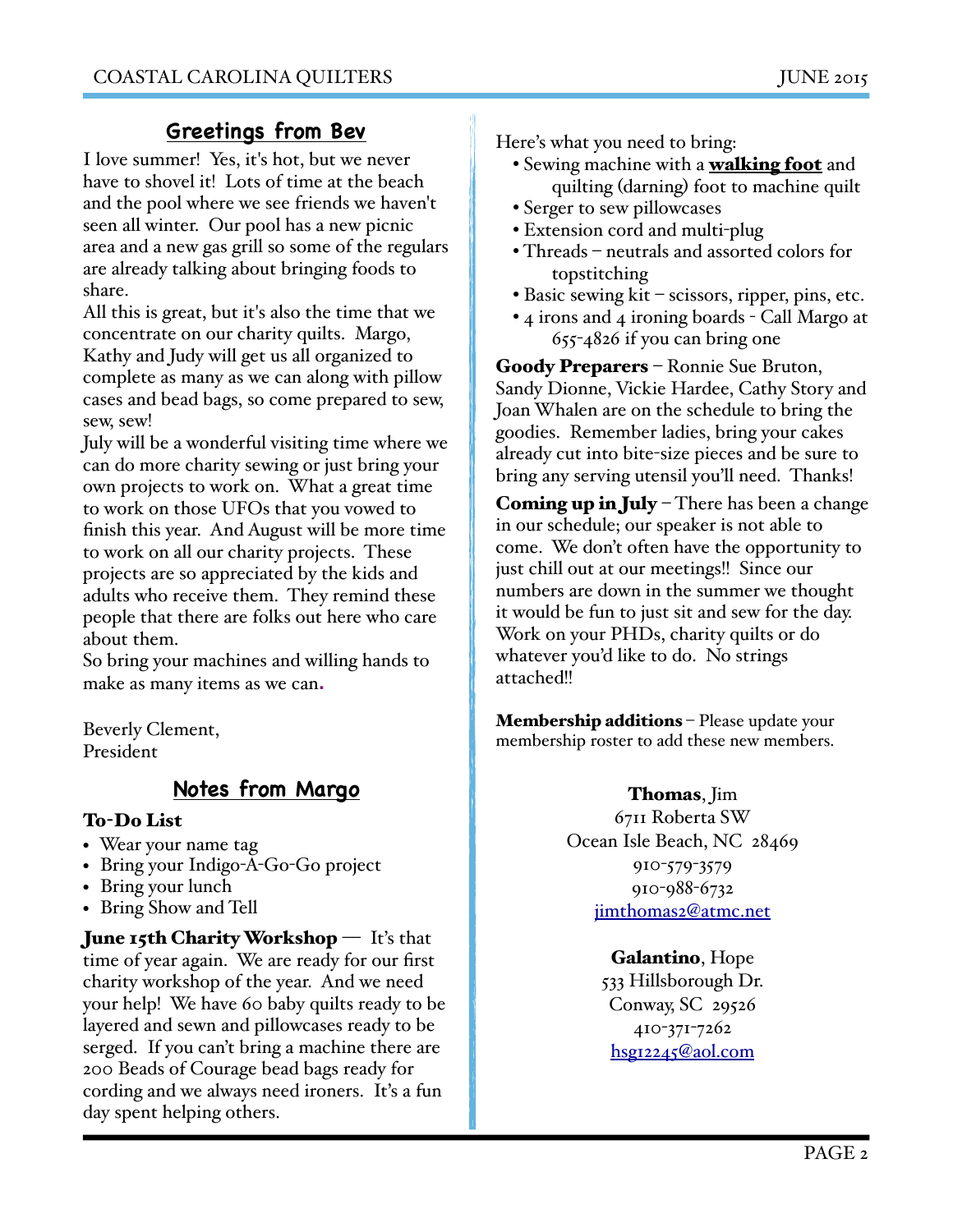## A.**A.A.D.D. - Know the Symptoms!!**

Thank goodness there's a name for this disorder.

#### *Age-Aggravated Attention Deficit Disorder*

This is how it manifests:

I decide to water my garden. As I turn on the hose on the driveway, I look over at my car and decide it needs washing.

As I start toward the garage, I notice the mail on the porch table that I brought up from the mailbox earlier.

I decide to go through the mail before I wash the car. I lay my car keys on the table, put the junk mail in the garbage can under the table, and notice that the can is full.

So, I decide to put the bills back on the table and take out the garbage first. . . But then I think, since I'm going to be near the mailbox when I take out the garbage anyway, I may as well pay the bills first.

I take my checkbook off the table and see that there is only one check left. My extra checks are in my desk in the study, so I go inside the house to my desk where I find the can of Pepsi I'd been drinking. I'm going to look for my checks but first I need to push the Pepsi aside so that I don't accidentally knock it over.

The Pepsi is getting warm and I decide to put it in the refrigerator to keep it cold. As I head toward the kitchen with the Pepsi, a vase of flowers on the counter catches my eye — they need water. I put the Pepsi on the counter and discover reading glasses that I've been searching for all morning.

I decide I'd better put them back on my desk, but first I'm going to water the flowers.

I set the glasses back down on the counter, fill a container with water and suddenly spot the TV remote. Someone left it on the kitchen table.

I realize that tonight when we go to watch TV, I'll be looking for the remote but I won't remember that it's on the kitchen table so I decide to put it back in the den where it belongs, but first I'll water the flowers.

I pour some water in the flowers but quite a bit of it spills on the floor.

I set the remote back on the table, get some towels and wipe up the spill.

Then, I head down the hall trying to remember what I was planning to do.

#### **At the end of the day —**

the car isn't washed the bills aren't paid there is a warm can of Pepsi sitting on the counter the flowers don't have enough water there is still only one check in my checkbook I can't find the remote I can't find my glasses and I don't remember what I did with the car keys

Then, when I try to figure out why nothing got done today I'm really baffled because I know I was busy all day and I'm really tired.

I realize this is a serious problem and I'll try to get some help for it, but first I'll check my e-mail. . . . .

#### Don't laugh — if this isn't you yet, your day is coming!!

(contributed by CCQ member, Peg Coyne)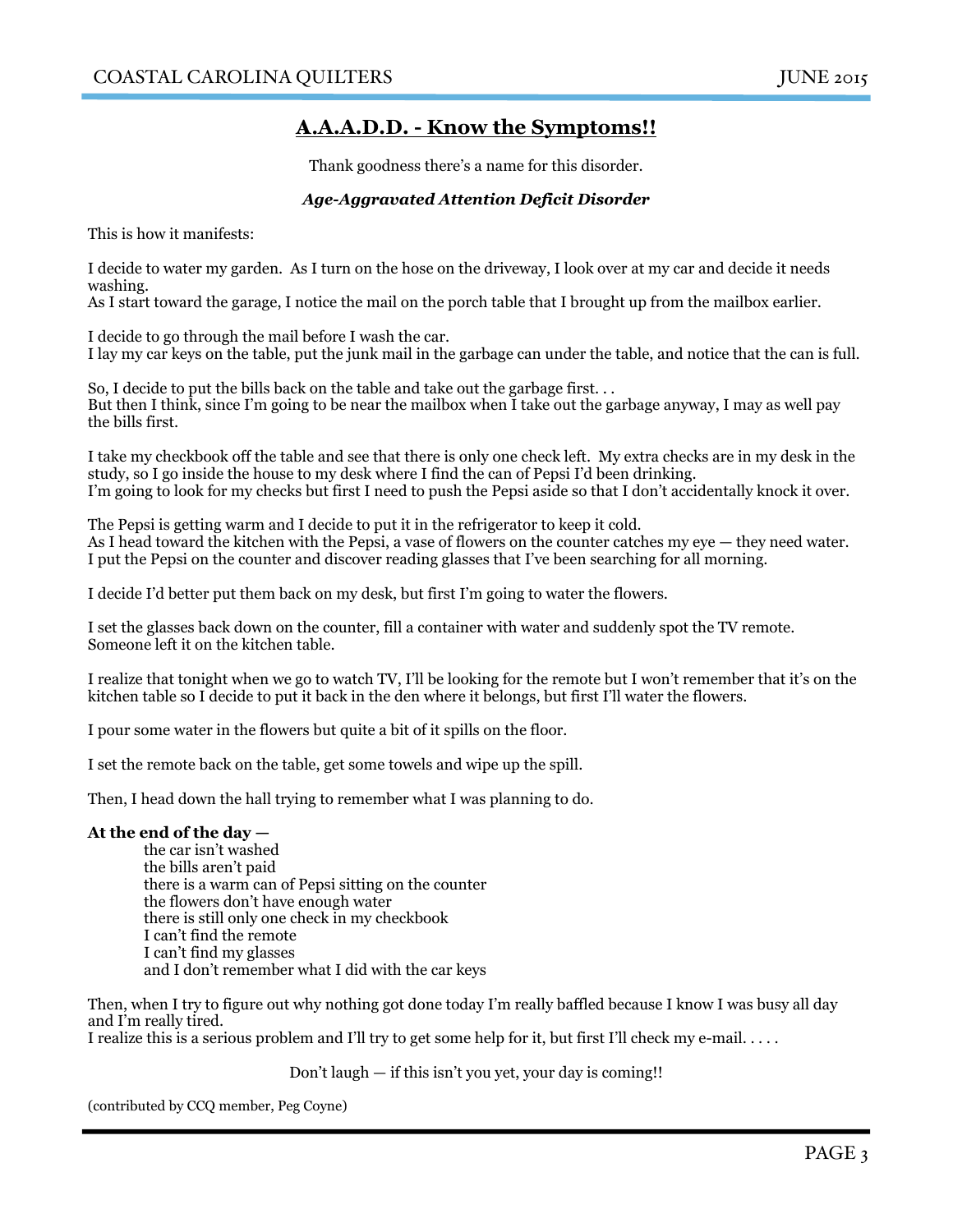# COASTAL CAROLINA QUILTERS JUNE 2015



The following article was shared by Nancy Horsley, a member of Little River Quilters. It is quite long so I didn't want to copy and past. Check it out, it is funny and well worth your time.

> The Sewing Lawyer: A Speech on Quilting [kaythesewinglawyer.blogspot.com](http://kaythesewinglawyer.blogspot.com)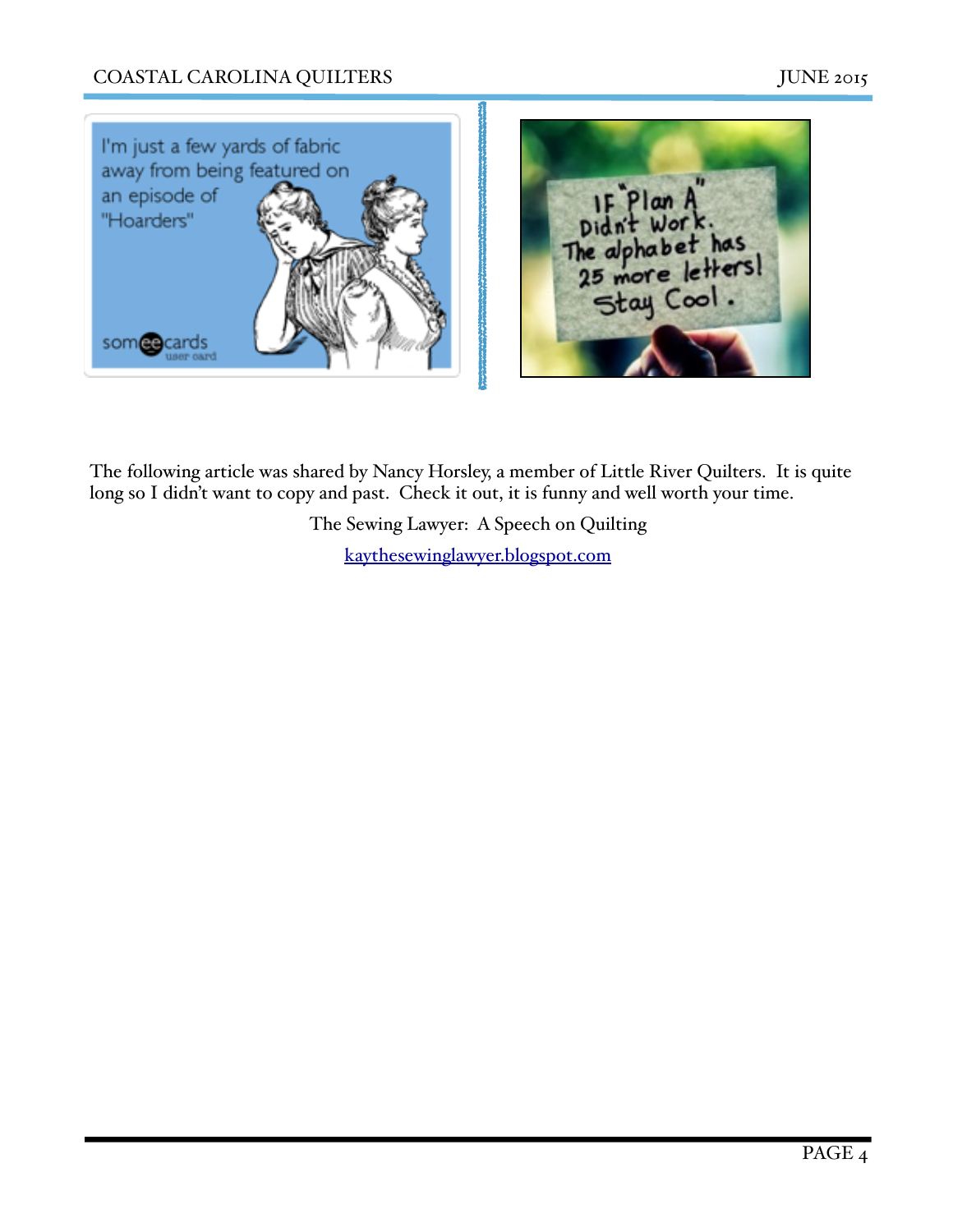#### **History of the Sewing Machine - Part 4**

I promised you the story of Isaac Merritt Singer and here it is. Singer was an interesting man who, though he did not invent the sewing machine, he really brought it to the world. His improvements produced the first practical machine that was mass marketed. His marketing was aimed directly at women who, though they didn't control the money, they did control the husbands who controlled the money! He hired women to demonstrate sewing machines in department store windows to show everyone that 'the little woman' could run that big complicated machine. He developed several rent-to-own and credit arrangements including one he called 'hirepurchase' where the consumer would pay about \$5 down and \$3-5 in monthly installments. He also hired door-to-door salesmen to canvass homes to demonstrate the machines. He was only president of the Singer Company from 1851-1863 - a mere 12 years - and since then no one named Singer as been President. By 1876 the Singer company (under various names) claimed to have sold 2,000,000 machines and displayed the 2,000,000th machine in Philadelphia. He had factories in several countries, thus making Singer the first multi-national company. In World War II, the company stopped making sewing machines and retooled their factories to make weapons. In the US, they made the Norden bomb sights and MI Carbine rifle receivers. Factories in Germany supplied their armies with weapons too. They developed plans for building pistols and the government gave them an order to produce 500 pistols to be used by the US Ordnance Board to teach companies without gun-making experience to manufacture weapons. They went on to other tooling and manufacturing and those original Singer pistols are extremely valuable today - the highest priced one was auctioned in 2002 for \$80,000.

But who was Singer? He was born October 27, 1811 in Pittstown, NY and raised in the upstate town of Oswego. His father was Adam Singer from Germany who had changed his name from Reisinger. I found conflicting stories about his mother. She was either Ruth Benson or Ruth was his father's second wife. Either way, his father divorced Isaac's mother when Isaac was 10 and his

father married his second wife. Isaac did not get along with his step mother and at 12 he left home to live with his elder brother in Oswego. He had very little education and worked in many laborer jobs before he took up acting, went broke and went back to being a mechanic. By 1950 he was working as a sewing machine mechanic where he came up with his first machine. His machine used a suspended arm and encased the needle in a horizontal bar. It was the first machine that could sew continuously on an object - even around curves. It also had a presser foot and sewed a magnificent 900 stitches a minute! However, how many of these 'inventions' were his and how many were copies has long been argued. Some of them were taken from Elias Howe's inventions and when Howe sued for patent infringement, he won. Singer continued making his machines and by 1860, he was the largest manufacturer of machines worldwide. By 1867 he had 22 patents and retired. He died on July 23, 1875 in Paignton, Devon, England where he is buried. He was one of the richest men in the world. His will named 22 of his children (one reference says 24 but that included 2 who died young) and made them wealthier than they ever dreamed.

Those 24 children came from 5 different women either wives or mistresses. His first marriage was to Catharine Maria Haley in 1830. By 1831 they had moved to New York and were living with her parents but 2 years later he was back in Oswego working in a machine shop. Isaac and Catharine had 2 children, William and Lillian. By 1836, he was bitten by the acting bug and joined a troupe of traveling players. While on the road, he met Mary Ann Sponsler and they had a child, Isaac in 1837 the same year that he also had Lillian with Catharine. The marriage was effectively over but they did not divorce until 1860. In 1839 he received his first patent for his rock drilling machine and sold it for \$2000 which he used to start his own troupe called the Merritt Players. He continued his common law marriage with Mary Ann and they eventually had 10 children. The Merritt Players ran out of money in Ohio and he worked his way back to NY with Mary Ann. He then had invented his wood and